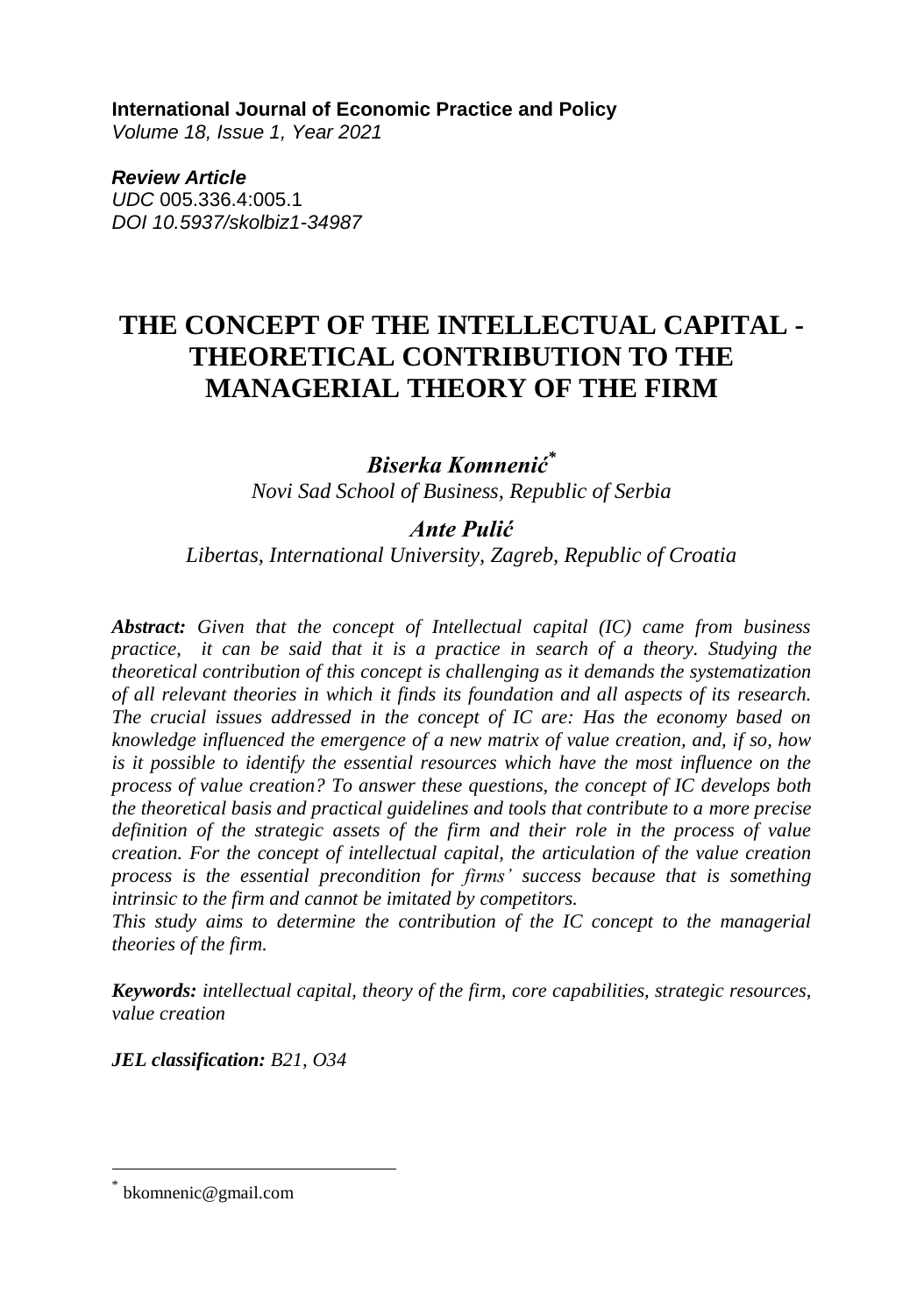# **KONCEPT INTELEKTUANOG KAPITALA - TEORIJSKI DOPRINOS UPRAVLJAČKOJ TEORIJI PREDUZEĆA**

*Sažetak: S obzirom da je koncept intelektualnog kapitala (IK) proizašao iz poslovne prakse, može se reći da je to praksa u potrazi za teorijom. Proučavanje teorijskog doprinosa ovog koncepta je izazovno, jer zahteva sistematizaciju svih relevantnih teorija u kojima on nalazi svoje temelje i svih aspekata istraživanja na temu IK. Ključna pitanja koja se obrađuju u konceptu IK su: Da li je ekonomija zasnovana na znanju uticala na nastanak nove matrice stvaranja vrednosti, i, ako jeste, kako je moguće identifikovati suštinske resurse koji imaju najveći uticaj na proces stvaranja vrednosti? Da bi se odgovorilo na ova pitanja, u okviru IK koncepta razvija se kako teorijska osnova, tako i praktične smernice i alati koji doprinose preciznijem definisanju strateških sredstava firme i njihove uloge u procesu stvaranja vrednosti. Za koncept intelektualnog kapitala, artikulacija procesa stvaranja vrednosti je suštinski preduslov za uspeh preduzeća, jer je on neodvojiv od firme i konkurenti ne mogu da ga imitiraju. Ova studija ima za cilj da utvrdi doprinos koncepta IK teorijama menadžmenta.*

*Ključne reči: intelektualni kapital, teorija firme, osnovne sposobnosti, strateški resursi, stvaranje vrednosti*

#### **1. INTRODUCTION**

In economic theory, there is a long tradition of interest in knowledge and its contribution to the firm's value creation process. Early Neoclassical Economics assumed that each firm had a fixed amount of knowledge. Through the market price mechanism, this knowledge enables firms to maximize their profit. This assumption excluded the possibility of different levels of knowledge, and therefore much of the tacit and explicit knowledge cannot be evaluated over the price mechanism. Assuming the unlimited rationality of economic agents and the constant aspiration of the market to achieve a state of equilibrium, early neoclassicists saw innovation and knowledge as the product of a rational choice between the already existing technological and structural alternatives present in the environment. In other words, knowledge is seen as exogenous, not endogenous to the company, and external environmental factors explain the competitive strategy. Unlike neoclassicists, Austrian Economics and its representatives von Hayek (1945) and Schumpeter (1951) attach much greater importance to knowledge. They argue that knowledge is subjective and therefore cannot be treated as fixed. According to them, different levels of knowledge possessed by individual firms and the uniqueness of their knowledge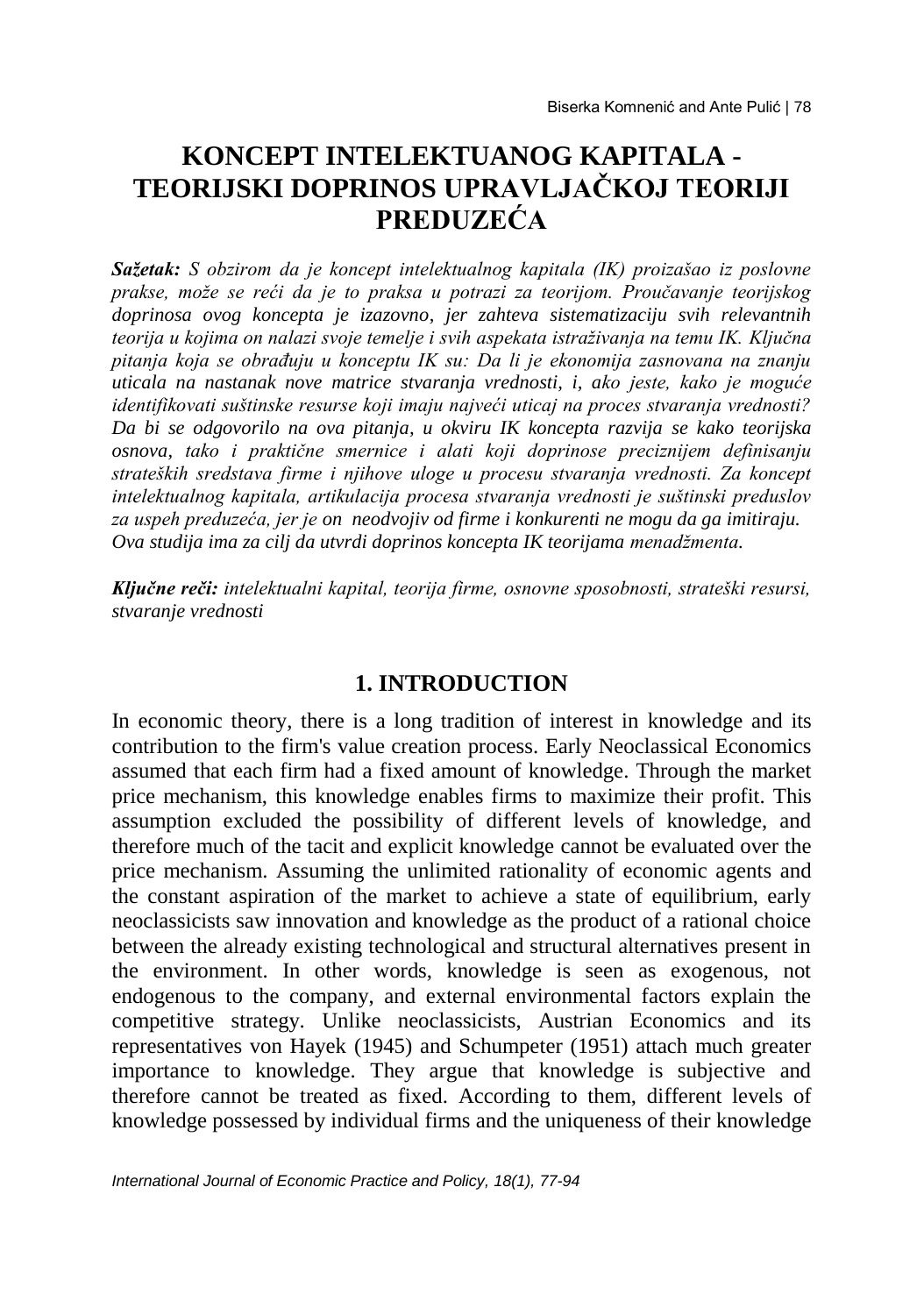are the main elements that determine the dynamics of economic change. Penrose (1959) further explores the significance of the organization's accumulated knowledge and experience and sees the firm as a reservoir of knowledge. According to her, inputs do not represent resources per se but ways of using resources in the production process. Ways of transforming resources are a function of the experience and accumulated knowledge of the firm and are, therefore, are specific. Consequently, a firm's growth and success are supposed to lie primarily on an internal and endogenous creation and accumulation process of specific resources. Rubin (1973) sees resources as firm-specific inputs and believes that their value within the firm is higher than their value outside the firm. Simon (1991) regards decision-making ability as an essential function of the manager. Strongly influenced by cognitive and computer science development, Simon (1991) explores the nature of human problem solving and decision making. He views the organization as an information processing machine and recognizes the limitations of the cognitive capacity of human beings while introducing the notion of limited rationality. While traditional inputs are limited by physical existence, the acquisition of knowledge may be limited by the collective "limited rationality" of the organization. According to Simon (1991), the organization that faces a complex environment should be organized in such a way as to minimize the need for distributing information to their organizational units to reduce their information overload.

In the 1970s and 1980s, there was a new attempt to synthesize the scientific and humanistic approach to management. This synthesis occurs in assumptions related to the creation of knowledge society, an economy based on knowledge and the theories of organizational learning. Organizational learning theory (Argyris & Schon, 1978; Cyert & March, 1964; Dutton, 1984) primarily deals with the organizational response to the rapid and continuous changes in the economic and technological environment. Senge (1990) noted that a large number of organizations suffer from learning disabilities. To treat this disease, he prescribes a practical model of "learning organization". Such an organization has the capacity for both generic and adaptive learning, representing its source of sustainable competitive advantage. Senge (1990) especially insists on the ability of systemic learning, which according to him, unites all other abilities into one coherent body of theory and practice.

Since the 1980s, strategic management theories have focused on how firms can gain a sustainable competitive advantage and the reasons that could answer why firms with similar characteristics and operating in the same sector achieve different success. Other authors observed that the difference in profitability within the same industry is three to five times bigger than the difference in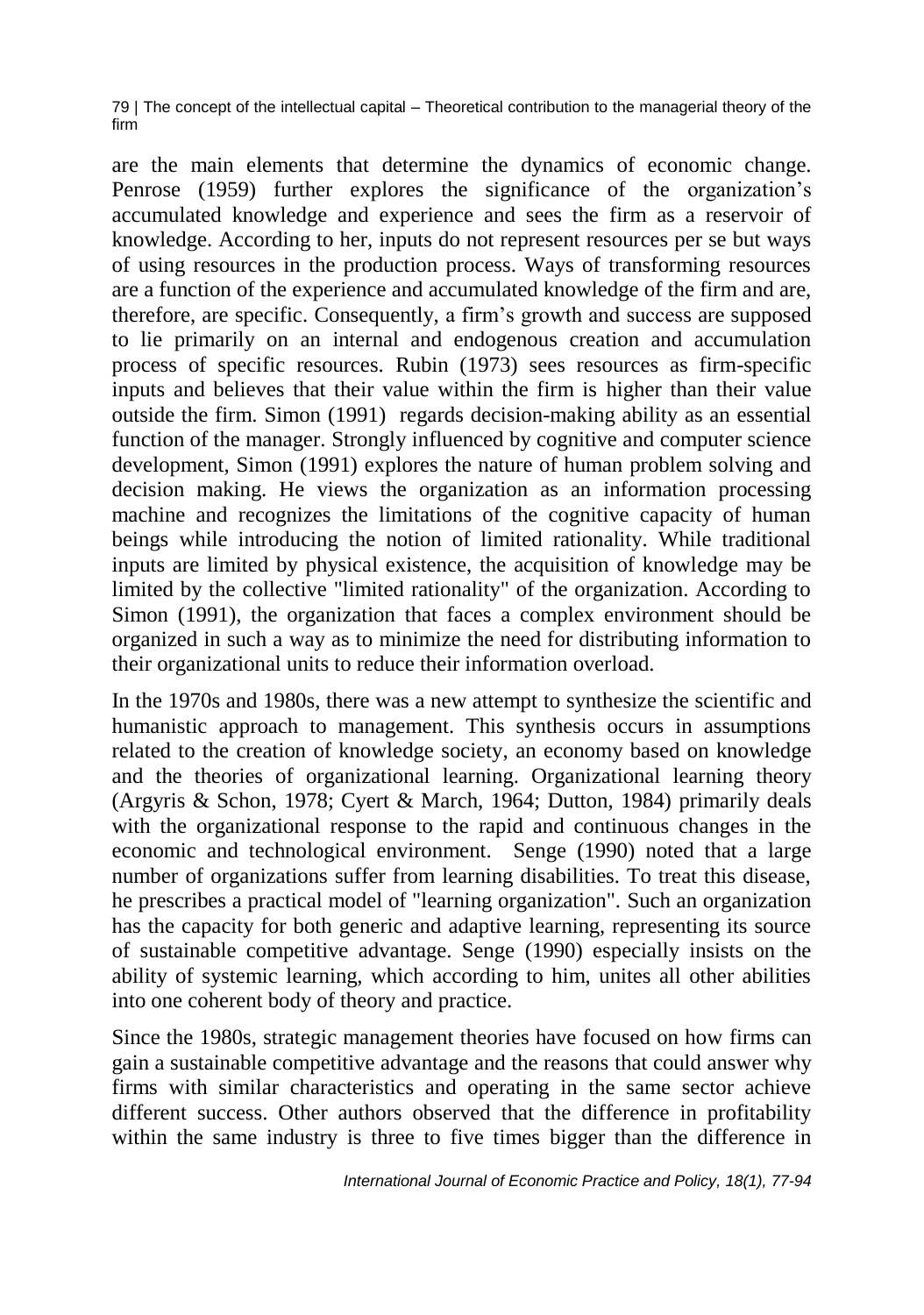profitability between different economic sectors (Oster, 1982; Hatten & Hatten, 1987). By Porter's theory of competitiveness, the firm's profitability depends on the intensity of five competitive forces: the entry of new competitors, the threat of substitutes, bargaining power of customers, bargaining power of suppliers, and rivalry among existing competitors (Porter, 1985). In his theory of competition, Porter (1985) gives a framework for understanding how companies create and maintain a competitive advantage concerning the impact of factors of the competitive environment. He explained how the industrial structure determines the profitability of companies.

However, since the early 1980s, there has been increasing empirical evidence in the economic literature that the difference in profitability stems from the specificity of their resource portfolio (Rumelt, 1984; Cool & Shendel, 1988; Grant, 1991; Barney, 1991; Mahoney & Pandian, 1992). Authors who studied innovation focused on analyzing the sources of "Schumpeterian" rent (innovation) and the resource-based view of strategic management. They then started developing the concept of "Ricardian" rent (strategic resources), focusing on the specific resources and their role in building the firm's sustainable competitive advantage.

The concept of resource-based theory of the firm was developed by Wernerfelt (1984), who explores the role of strategic resources in raising barriers to entry. The basic principle of the resource-based theory of the firm is that resources and products represent different sides of the same coin. Resources are defined as tangible and intangible assets which are tied to the firm at a time. Contrary to neoclassical economic theory, resources are assumed to evolve over time due to the limited rationality of economic agents and management decisions. Based on these factors, a specific set of organizational skills is created over time (Amit & Schoemaker, 1993). This theory, which is founded on assumptions of heterogeneity, non-transferability and inability to imitate specific resources, indicates that a firm can build a sustainable competitive advantage based on its strategic resources that can create superior values. Barney (1991) stresses that the ability of resources to contribute to the strategy of value creation and their rarity represent the preconditions for determining resources as strategic assets. On the other hand, the inability of their imitation and substitution is characteristic of their strategic nature, due to which firms can build a sustainable competitive advantage. Therefore, he concludes that those rare resources that can create value can also contribute to creating rents and competitive advantage. However, only those resources which cannot be imitated and substituted create a sustainable competitive advantage. Therefore, the resource-based theory of a firm is most focused on the analysis of intangible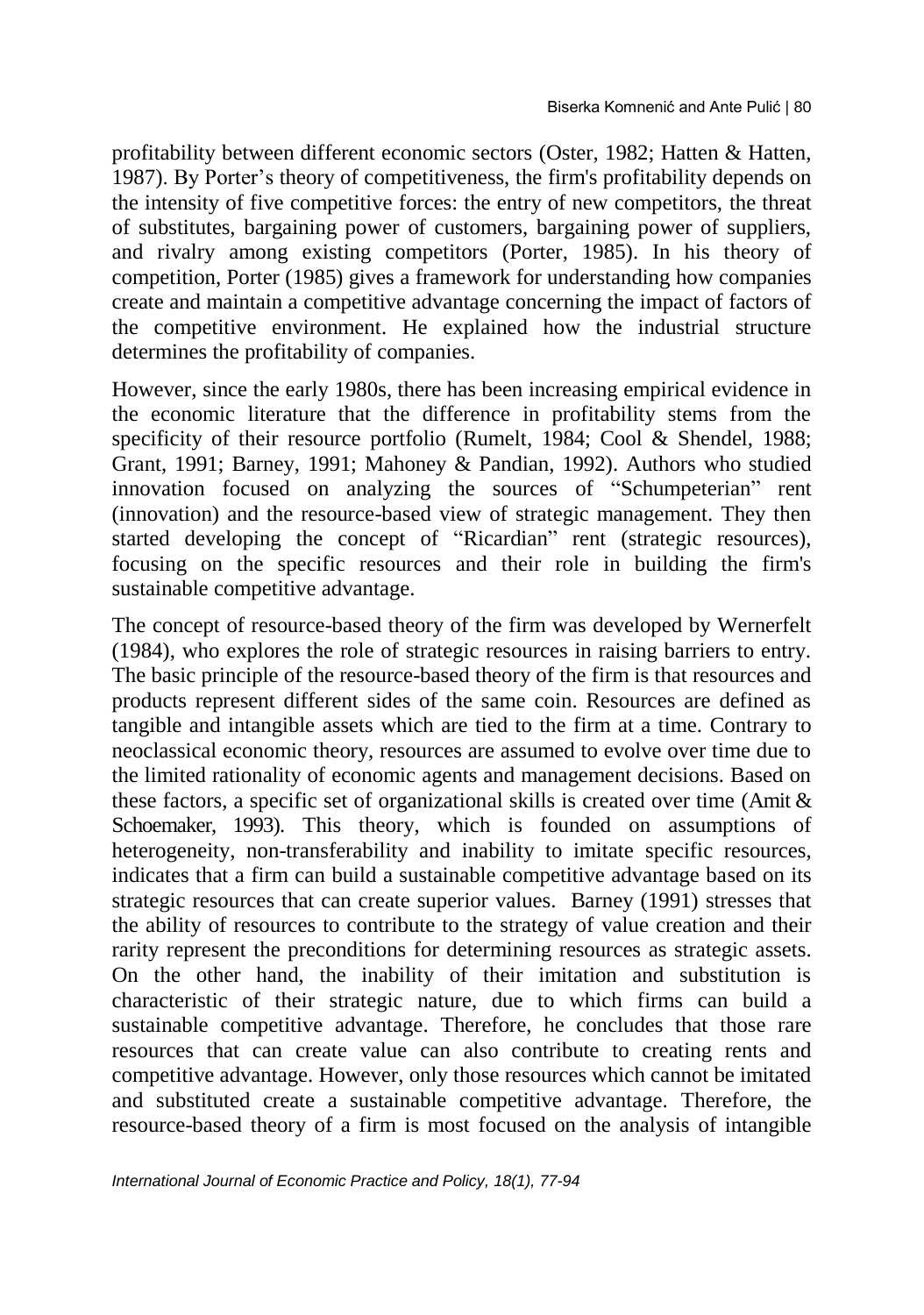strategic assets because they are the most difficult to imitate. This theory is mainly concerned with the ability of firms to protect and maintain a combination of resources that competing firms will not be able to build in the same way. Consequently, the mechanism that protects the firm's heterogeneity of resources has become the foundation of the resource-based strategy of the firm. The isolating mechanism that creates an ex-post limit for competitors is built based on the firm's development paths that are contextually specific and that reflect its unique historical heritage in which they over time build their competitive capabilities (Dierickx & Cool, 1989). This theory provides the basis for understanding that sustainable competitive advantage depends on the ability of competitors to use identical or similar resources that will have the same implications for firms' performance. Therefore, the firm's ability to avoid imitating its resources determines its competitive strength.

The resource-based theory of the firm was further developed within the concept of dynamic and key capabilities. In the early 1990s, Teece and Pisano (1994) developed the concept of dynamic capabilities. They believe that firms build strategic advantage relying on the factors that allow for successful work in the internal environment and their ability to respond adequately to the changes in the external environment, which allows them to create new products and processes. Dynamic capabilities represent the ability of firms to adjust, learn, change and renew continuously. Hamel and Prahalad (1994) developed the idea of key competencies, which they define as the result of collective learning, especially regarding coordination of various production skills and integration of multiple technology streams. Both concepts emphasize the behavioral aspects of strategy, in other words, not primarily where the firm should compete but how it will compete. Also, both concepts underline that the sources of competitive advantage should be sought within the firm, in its resources and capabilities, thereby challenging the structural approach of the Porter theory of competitive forces, which advocates that the sources of competitiveness should be sought in the competitive environment (Porter,1985).

The evolutionary theory has been developed simultaneously with the development of the resource-based theory of the firm. The evolutionary approach deals with the issue of the origin of a firm's specificity and how these specificities are created, maintained and defined over time (Nelson, 1991). This theory can be considered a founding concept of an alternative decision-making theory to the neoclassical one. Nelson and Winter (1982), who are considered the founders of this theory, postulate that a firm's knowledge is stored in regular and predictable matrices of its behavior, which they call routines. They compare routines with genes and view innovation as an inherited, unpredictable mutation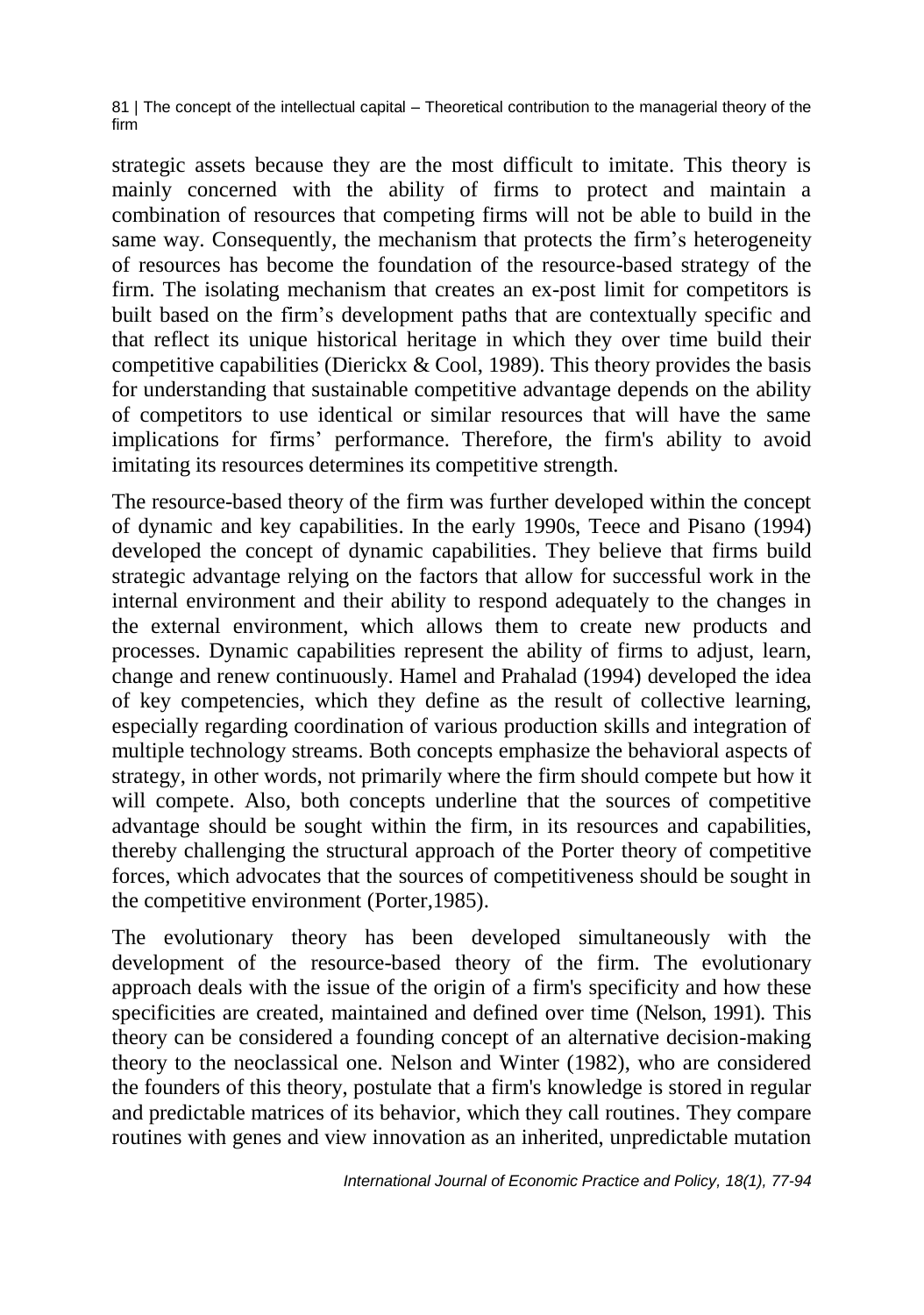of routine. According to them, organizational routines are the genetic material of a firm. Some are determined by bureaucratic rules, while others are present in the organizational culture. These rules are where the knowledge of the firm is stored, which makes it different from others. Therefore, evolutionary actions cannot be understood realistically if they are treated as perfectly rational optimizing agents. The firm is considered a sum of "highly inertial repertories, responding to today's environment largely in terms of lessons learned from actions in days gone by" (Cohen, Burkhart, Dosi, Egidi, Marengo, Warglien & Winter, 1996.). The question is thus to understand how these "action repertories" (the routines) are assembled, maintained and modified. Unlike the resource-based theory of the firm that focuses on the firm's specific skills and competencies, evolutionary theory also deals with the influence of the external environment in terms of sectoral transformation. Also, unlike the resourcebased approach to the firm strategy, which sees firm strategy as the product of conscious intentions, evolutionary theory sees firms as entities with particular decision-making abilities and rules. Those abilities and rules are modified as a result of conscious efforts to solve problems and as a result of unpredicted events.

In the mid-1990s, the knowledge-based theory of firm appeared, dealing with the origin of knowledge and ways of its creation. This theory treats knowledge as a firm's central element of the process of value creation and competitive advantage. It is focused on the firm's ability to manage knowledge (Grant, 1996). Partly taking into account the ideas of the transactions cost theory regarding the firm's purpose, this theory hypothesizes that the advantage of conducting transactions within the firm instead of on the market is that the firm, unlike the market, has the ability to manage and coordinate knowledge of its resources. Also, knowledge creation is seen as an activity that becomes itself a source of value creation due to its uniqueness and value. The competitive advantage lies not in the created knowledge but in the process of creating knowledge. This concept contributed to expanding the perspective on organizational knowledge and ways of its creation, emphasizing the interaction between tacit and explicit knowledge. Knowledge is seen as the ability to act. That is why it is essential to articulate various forms of tacit knowledge so that they can be converted into different organizational activities based on knowledge. In 1995 Nonaka and Takeuchi presented their theory of the creation of organizational knowledge and innovation management (Nonaka & Takeuchi, 1995). They consider the process of knowledge creation itself and identify the management processes and organizational structures that contribute most to creating collective knowledge of the organization. According to them, an organization that strives to cope with a changing environment in a dynamic way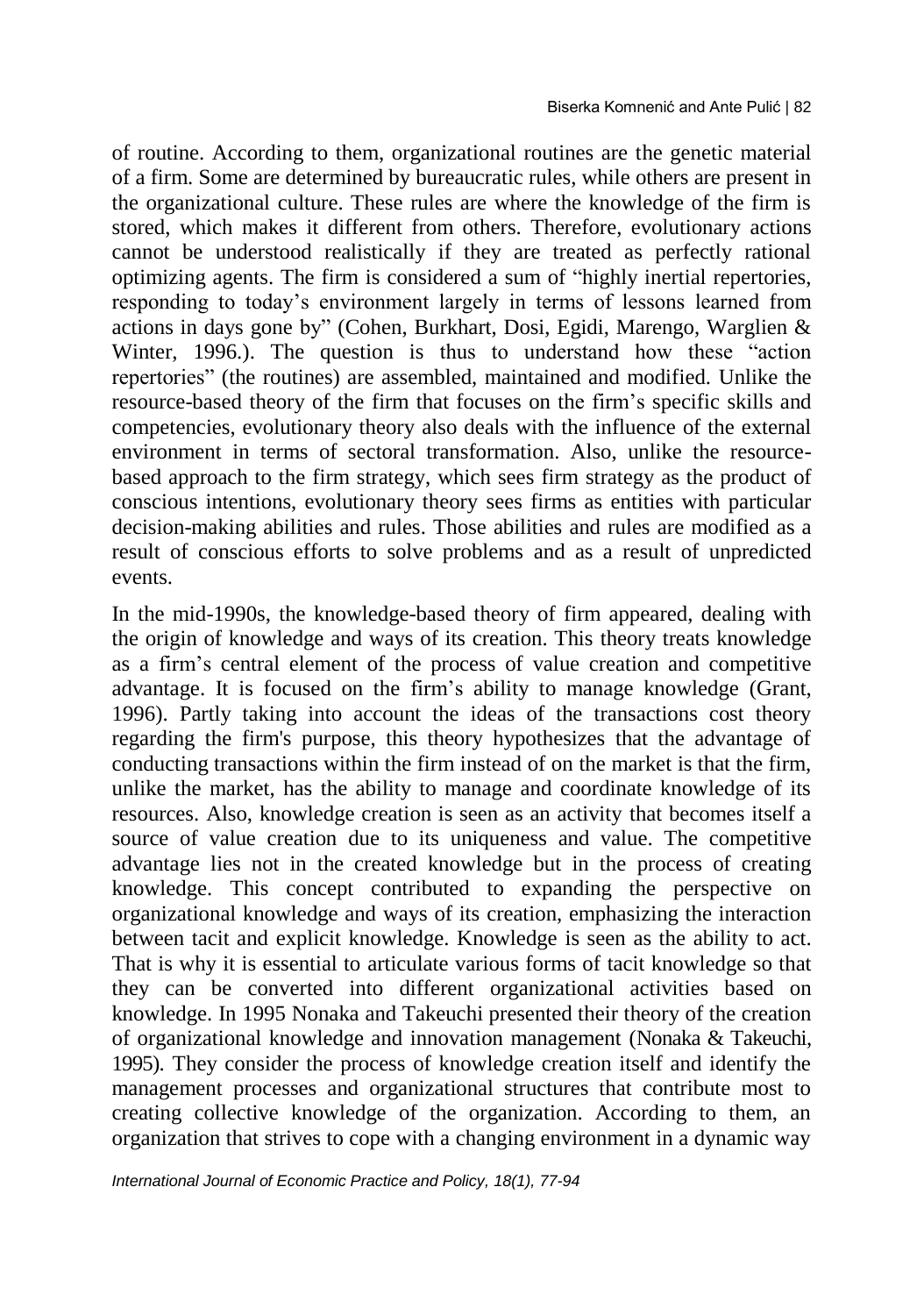should create information and knowledge, not just process it efficiently. They also believe that the organization maintains its health by destroying the existing knowledge system when it sees the need and finding new ways of thinking and doing. According to these authors, understanding how organizations create knowledge that makes this possible is essential.

## **2. A CONCIES PRESENTATION OF THE BASIC OF THE INTELLECTUAL CAPITAL THEORETICAL MODEL**

The intellectual capital perspective deals with ways of extracting maximum value from resources and with ways firms choose to deploy them. It is focused on creating systematic and productive conditions for building and improving firm capabilities that contribute to value creation and identifying ways by which these capabilities create value. The firm is seen as a social-economic entity that specializes in the speed and effectiveness of transforming inputs into new value through its key capabilities.

In Autor's opinion, the most concise and relevant proposition for building a theoretical model of intellectual capital was given by Ungerer and Uys (2005) in their paper "Theoretical model for building core capabilities from an intellectual capital perspective". They proposed the following key building blocks firms should use if they want to apply business and organizational strategy based on the concept of intellectual capital: strategic architecture, core capabilities framework, operationalization framework for leveraging core capabilities and change management. Those constructs should be used to create favorable conditions for developing organizational capabilities. In terms of the intellectual capital concept, this would mean developing human, structural and relational capital.

The first of them is construct referring to S*trategic architecture formulation*. The concept of "strategic architecture" was presented by Hamel and Prahalad (1994), who identified what companies need to do to be successful in the future. Strategic architecture identifies and reflects on what the firm should focus on in the present to achieve its future strategic vision. In the context of Intellectual capital theory, strategic architecture relies on the concept of dynamic capabilities and best practices related to the management of intellectual capital. According to Ungerer & Uys (2005) in the context of intellectual capital, the aim of formulating the strategic architecture is to create the connection between present and future by connecting short-term activities with a long-term strategy. It may include a description of the firm's vision and mission and a description of the key capabilities that the firm needs to ensure the achievement of its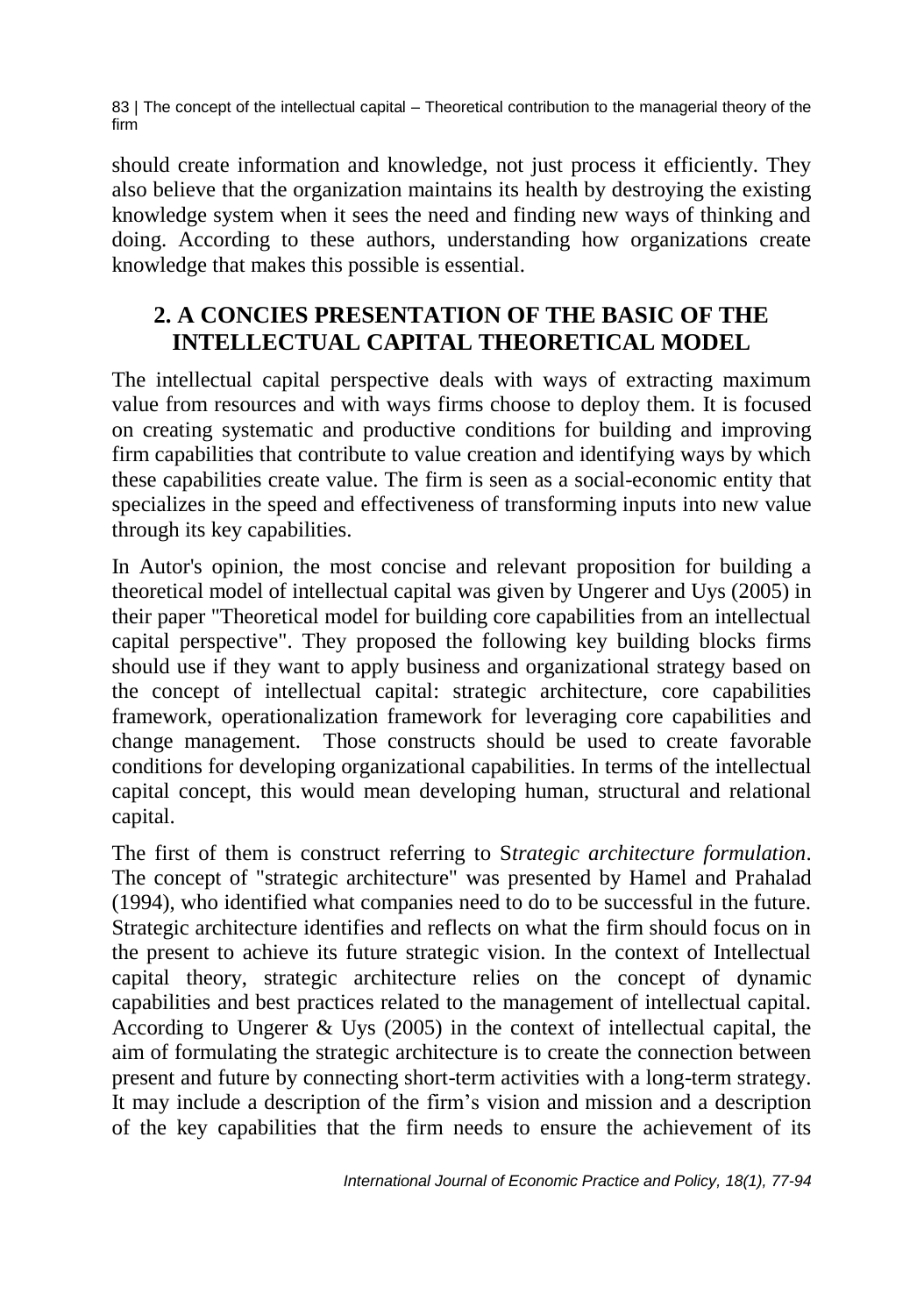strategic intentions. They underline that the formulation of the strategic architecture includes a few elements. First, it involves defining fundamental corporate values as an indication of the behavioral patterns that are encouraged and supported. Then, a brief description of the firm's profit (how the firm will make a profit) and business model (how the firm will organize to make a profit).

Another key construct for the theoretical model of intellectual capital proposed by Ungerer & Uys (2005) is the development of the *Core capabilities framework*. They emphasize that identified core capabilities need to be further clarified and their meaning expanded. They should be individually identified, together with their potential contribution, allowing the establishment of reference points for the direction of present and future firm's strategic behavior. This framework should reflect the content and processes related to the identification, explanation, evaluation and assumptions related to the firm's key capabilities. In other words, firms should define which activities will contribute to their long-term business success and identify and pay attention to those capabilities that are not peripheral but central to achieving competitive advantage (Hamel, 1994). This is important because all firm capabilities are not equally and fully developed. Therefore, a firm should identify those that are and can be used to create a specific combination of skills that will allow it to differentiate itself from the competition. This implies that the firm will consider only those capabilities that are specific, unique or robust and have the potential to add value. Also, they underline that firms should create indicators for each core capability. Those indicators should become parameters for a firm's core capabilities measurement system, in other words, measurement of Intellectual Capital. Ungerer  $&$  Uys (2005) underline that it is necessary to monitor and establish the firm's basic core capabilities portfolio and diagnose their development level. This should serve as an initial parameter on which the firm can determine the status of individual capabilities, i.e., their progress or future degrading.

Another key construct for Ungerer & Uys's theoretical model of Intellectual capital is *Operationalization Framework for leveraging Core Capabilities.* This component represents the operationalization phase of the development of core capabilities from an Intellectual Capital perspective. Authors emphasized that this implies a pragmatic development of core capabilities in terms of realizing tangible benefits, not only from individual capabilities but also through the conscious use of a specific combination of core capabilities. Since a framework of core capabilities represents a more static view, it is necessary to develop a dynamic, systemic way to track the relationships between the different core capabilities. According to them, this process should stimulate ideas on the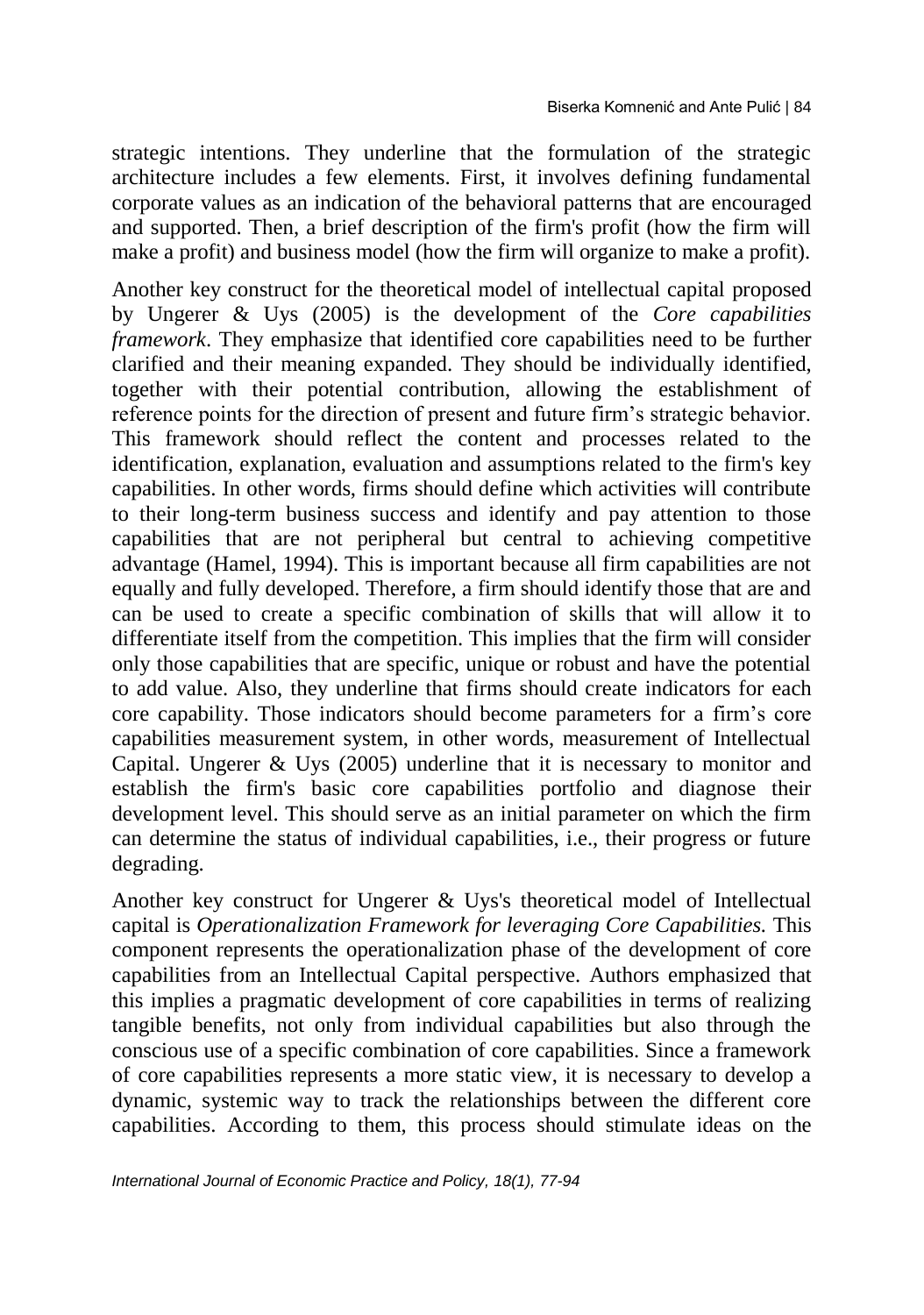leveraging and bundling core capabilities as value-added processes. Therefore, the Intellectual capital perspective insists on the systemic approach for monitoring the interaction between the key capabilities. In that way, a managerial process is created, which adds value by enabling monitoring of interaction between individual capabilities and synergy effects that arise from these interactions. In this way, management receives information and ideas about how it can create the best combination of core capabilities that will be company-specific and possess the greatest potential for value creation.

Finally, Change management is the last key building block for Ungerer & Uys's theoretical model of intellectual capital. This construct refers to the firm's need to develop skills for the change enablement processes. Fundamental changes, which the adoption and application of the concept of IC require, depend on corporate values, norms and managerial discourse (Von Krogh & Grand, 2002). Ungerer & Uys (2005) stress that this inevitably implies changing several mechanisms that establish the parameters for decision-making, including those that define legitimate knowledge, key competencies, processes, routines, and mechanisms that explain the purpose of business, its technology, the way the firm operates. Changes in decision-making rules and rules for building corporate attitudes include alterations in corporate values, norms, corporate language and attitudes. Change management considers the development of processes that will guide a firm's change in the desired direction. The change is a challenging and complicated task as it involves a change of values, attitudes and how the organization sees itself. Therefore, policies determined in the normative, strategic and operational framework represent a valuable source of information for directing employees toward the new desired way of thinking and behavior (Mouritsen, Bukh, Larsen & Johansen, 2002). The process of change represents a cycle in which the next phase of change is negotiated in each phase. Thus, implementing a theoretical model of Intellectual Capital with a focus on the core capabilities represents a multiphase process that allows a gradual process of disclosure associated with this concept. Change management aims to create cognitive and emotional strength, which will enable the organization to implement change and the concept of intellectual capital successfully.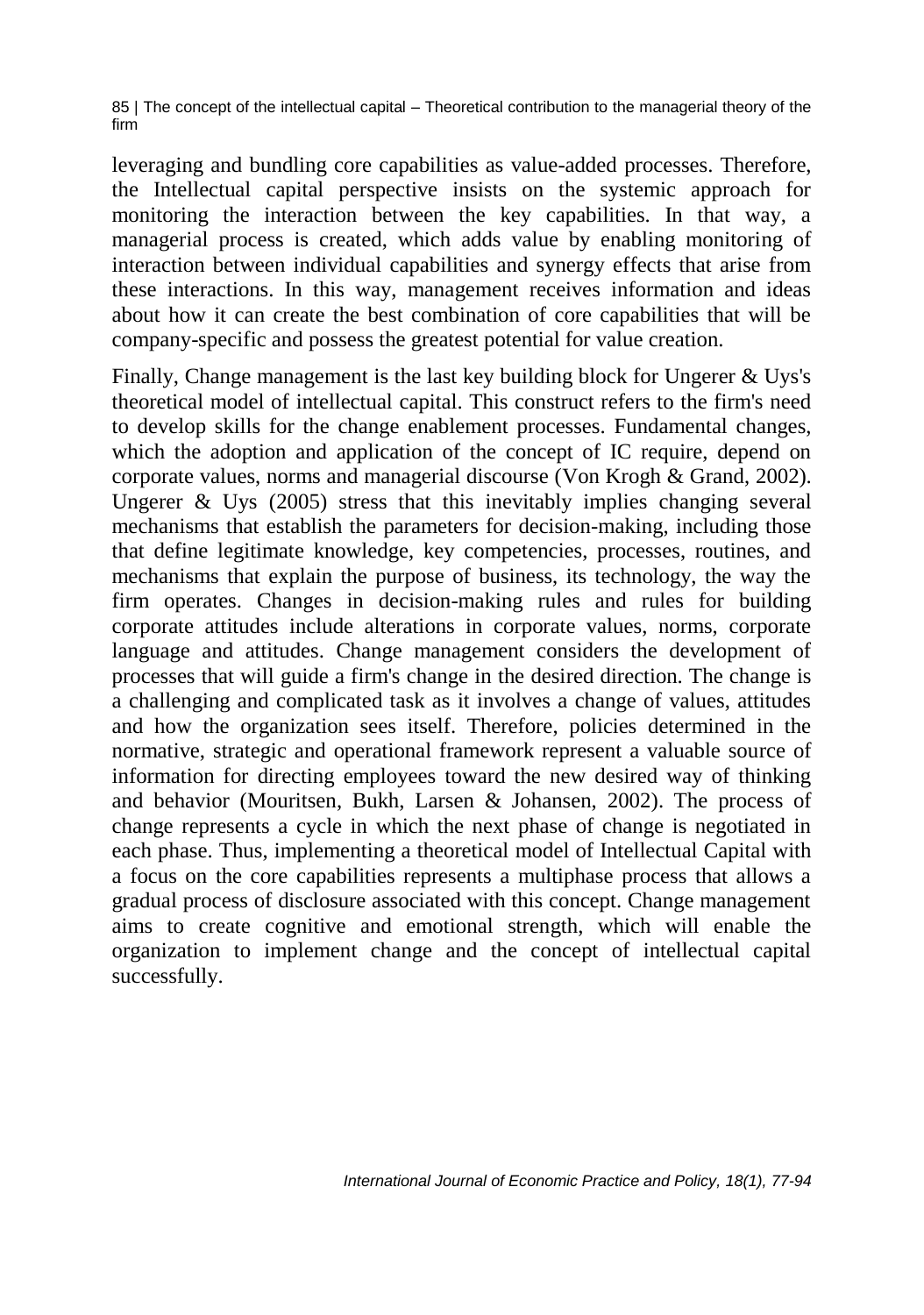### **3. THEORETICAL CONTRIBUTION OF THE INTELLECTUAL CAPITAL CONCEPT TO THE THEORY OF THE FIRM IN MANAGEMENT RESEARCH**

Bearing in mind the foundations on which the IC theoretical model is based, in a theoretical sense, the concept of intellectual capital primarily relies on the resource-based theory of the firm. The key concept of this theory - the concept of strategic resources, resembles the traditional concept of strategic factors of production. After Barney (1991) introduced "the quick test" to determine the strategic resources, knowledge started attracting interest. It was believed that the essence of the resource-based theory is the offspring of the knowledge-based theory of the firm. However, the authors dealing with the concept of Intellectual Capital underline that in addition to having the ability to integrate, create and manage knowledge, a firm must provide the necessary infrastructure. This infrastructure involves adequate physical resources (tangible assets) and the appropriate organizational structure that will interact with intangible resources and create superior value (Ross, 1998). This is more in line with the resourcebased theory. According to it, resources are those tangible and intangible assets that are permanently connected with the firm in a given period. The intellectual capital of a firm is not just knowledge (Wernerfelt, 1984). According to Ross and Ross (1997) the intellectual capital perspective provides a new and more holistic way of viewing the firm and its resources and offers a new language to talk about these resources. The concept of IC determines five resource categories that can be used as a framework for identifying all the different resources. These categories are human, organizational and relational resources on the intangible side and physical and monetary resources on the tangible side (Ross & Ross, 1997). Human resources include the knowledge, competence, relationship ability, intellectual agility and attitude of employees. Human capital involves not only knowledge in that the term means to systematize information for specific purposes and tacit and explicit knowledge. It also includes capabilities related to the structuring and systematization of competencies to perform certain activities and competencies in terms of structuring knowledge and skills and firms' generic routines. The firm does not own these resources. Organizational resources represent firms codified and articulated knowledge and experience. These resources are ownership of the firm (Komnenic, Tomic & Pokrajcic, 2011.) They include the structures, systems and processes that the firms use to support their operations. Also, this component of IC includes brands, culture, image, documented information, blueprints, and intellectual property. Finally, relationship resources embrace all external relationships, such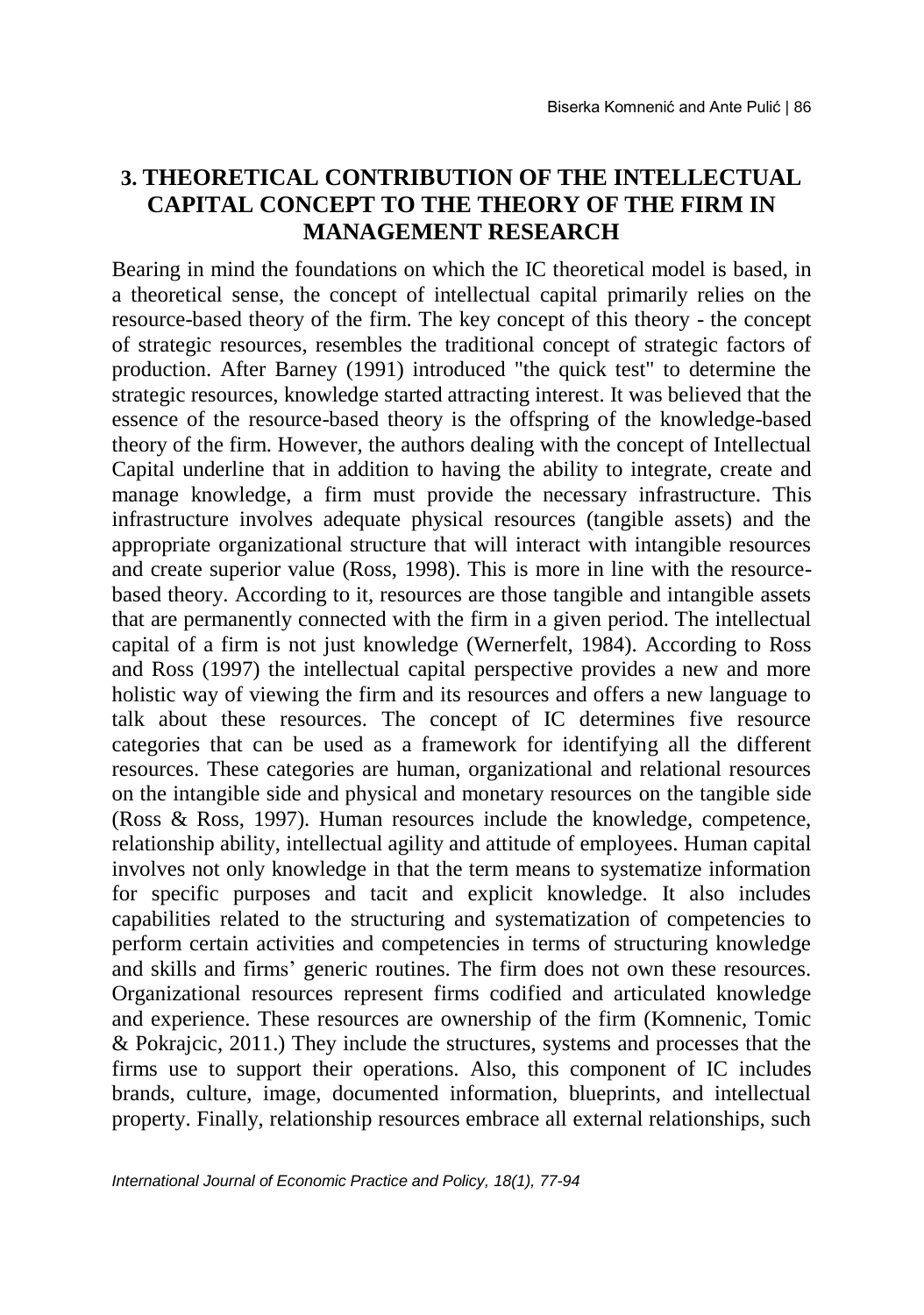as customers, suppliers, media, strategic partners, and other types of alliances (Komnenic, Tomic, & Pokrajcic, 2011.). In other words, Relational capital represents the firm's ability to build quality relationships with external stakeholders: customers, suppliers, investors, the state and society in general. Relation capital resources are also not owned by the firm and are also controlled by other parties. A firm's ability to create value is increased by the cumulative nature of the intellectual capital components and their synergy. The relationship between the three essential elements of IC implies the following: human capital is not the same as intellectual capital. Human capital is the leading cause of the growth of IC. Human capital is necessary but not sufficient to explain the causes of IC growth. Human capital is causing changes in the level of organizational and relational capital. Therefore, the authors who deal with intellectual capital rely more on the concept of strategic resources and dynamic and core capabilities because intellectual capital is not just knowledge.

Besides its contribution to creating the taxonomy and the management of strategic resources from a holistic perspective, the concept of intellectual capital can fill specific gaps observed in the theory of the firm. The resource-based theory of the firm was criticized for several shortcomings (Williamson, 1999). One of them refers to a tautological argument regarding the identification of resources that contribute to value creation and business success. At least, the process of identifying resources has an ex-post character. This is because when the firm is recognized as successful, the resources responsible for its success are identified as valuable resources. If resources were observed in some other period, it is not certain that they would be evaluated in the same way (Montgomery, 1995). Also, Barney's categorization of what makes resources strategic assets opened a wide range of possibilities without imposing a rigorous framework in which it would be possible to formulate their taxonomy. The difficulty of evaluating strategic resources is related to their interaction and complementarity. Strategic resources cannot be measured separately from the specific context related to the firm. Resources have value only if they enable firms to perform activities that create advantages in specific markets (Porter, 1991). The value of an individual resource is at least in part dependent on the presence of other resources. Therefore, resources should not be analyzed individually or be taken as separate units of analysis. They should be analyzed together as a system of resources that are in mutual interaction in which they create value, while the value of resources changes over time (Foss, Knudsen & Montgomery, 1995). The resource-based theory is also criticized because it does not have a developed explicit and dynamic model for creating rent out of strategic resources and core competencies (Von Krogh & Grand, 2002). In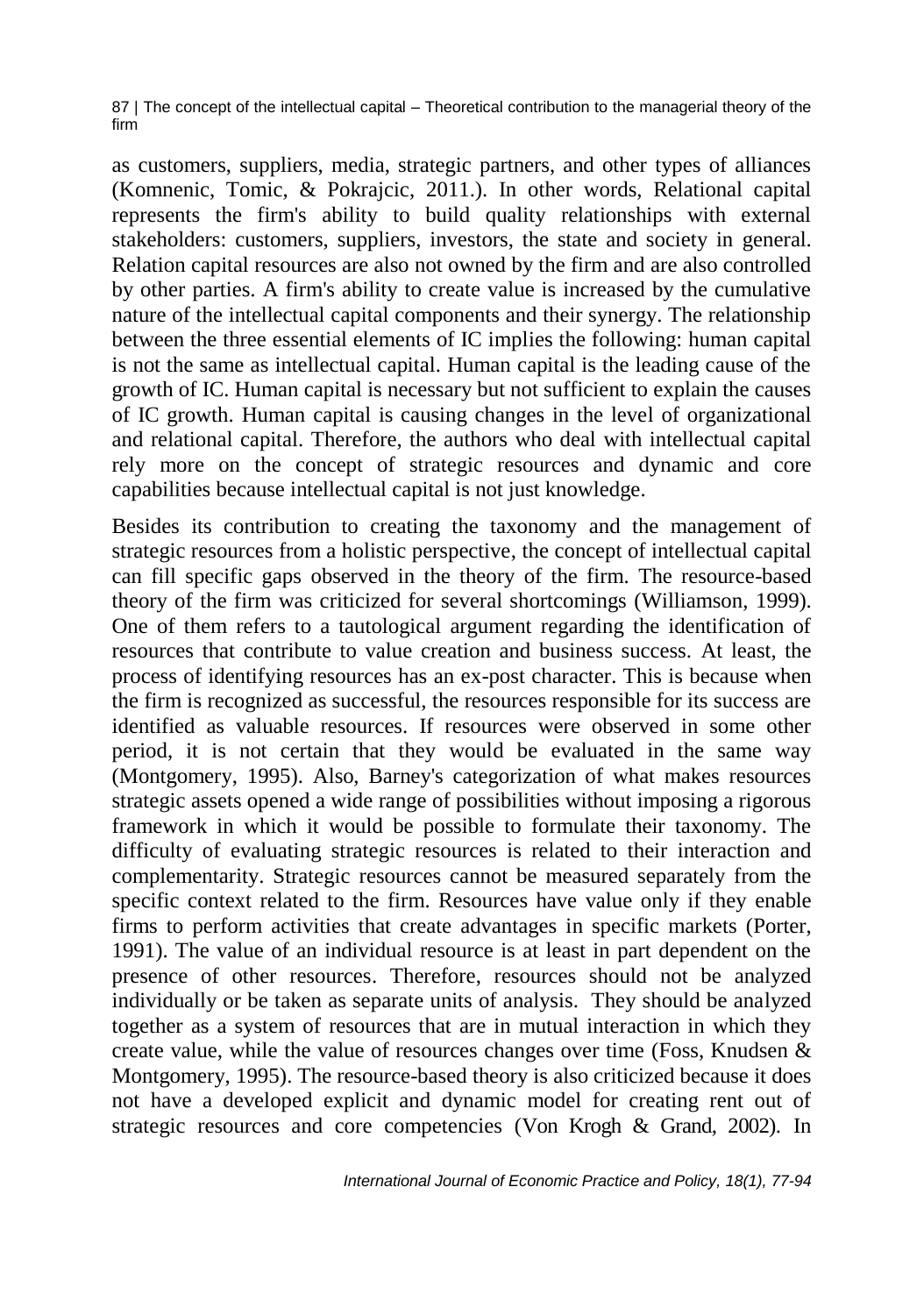addition, growth and development are not explained, particularly how strategic resources encourage the firm's growth. Other objections indicate that many terms used in this theory bring confusion and, therefore, lack of consensus about definitions of knowledge and firm's capabilities and their characteristics and classifications (Foss, 1998; Bontis, 1998). Finally, the resource-based theory is criticized for focusing too much on the internal aspect of the firm while ignoring the external environment influences (Ross, 1998).

The concept of intellectual capital can compensate for some elements which the resource-based theory of a firm lacks. First, the concept of IC suggests a framework of systemic ways of identifying strategic resources. Second, it has developed a precise terminology, which classifies key capabilities within the three main components of IC, each of which has its subcomponent. Third, the concept of IC is not focused only on the firm's internal processes. Equal attention is given to the external environment that requires greater adaptability, responsiveness, and ongoing learning in an organization. As a result, the concept of IC insists that organizations should establish more robust and more intensive links with centers of knowledge to improve interactive learning abilities, as well as with business partners and inter-organizational networks, which will enable them to provide complementary assets. Fourth, the concept of IC is focused on developing mechanisms for systematic monitoring of the interaction between the resources that create value, which provides a systematic insight into the trends of the relevant processes of value creation. This is important because a conscious and systemic approach to identifying and monitoring the value creation process eliminates the risk of incorrect allocation of resources or unintended elimination of specific combinations of resources that are responsible for creating superior value for customers. Therefore, the concept of IC highlights the need to develop a conscious and systemic concept of value creation, which should result in new methods and frameworks that will contribute to a better understanding of the interdependence, dynamic exchanges, feedback effects and all the complexities that are present in the interactions of a firm's resources. Also, it is essential to follow the transformation of resources that occur in the mutual interaction of resources and outcomes and effects of those transformations. Fifth, planning and implementing growth and development strategy and change management in the direction of the firm strategic vision intent is the very essence of the concept of IC. Since the concept of IC can be seen as the network in which various interactions of resources occur that contribute to the process of value creation, it develops methods for the analysis of the interaction between strategic resources and ways in which the use of these interactions can encourage the growth of the firm. The concept of IC points out the ways firms should develop to increase their rent due to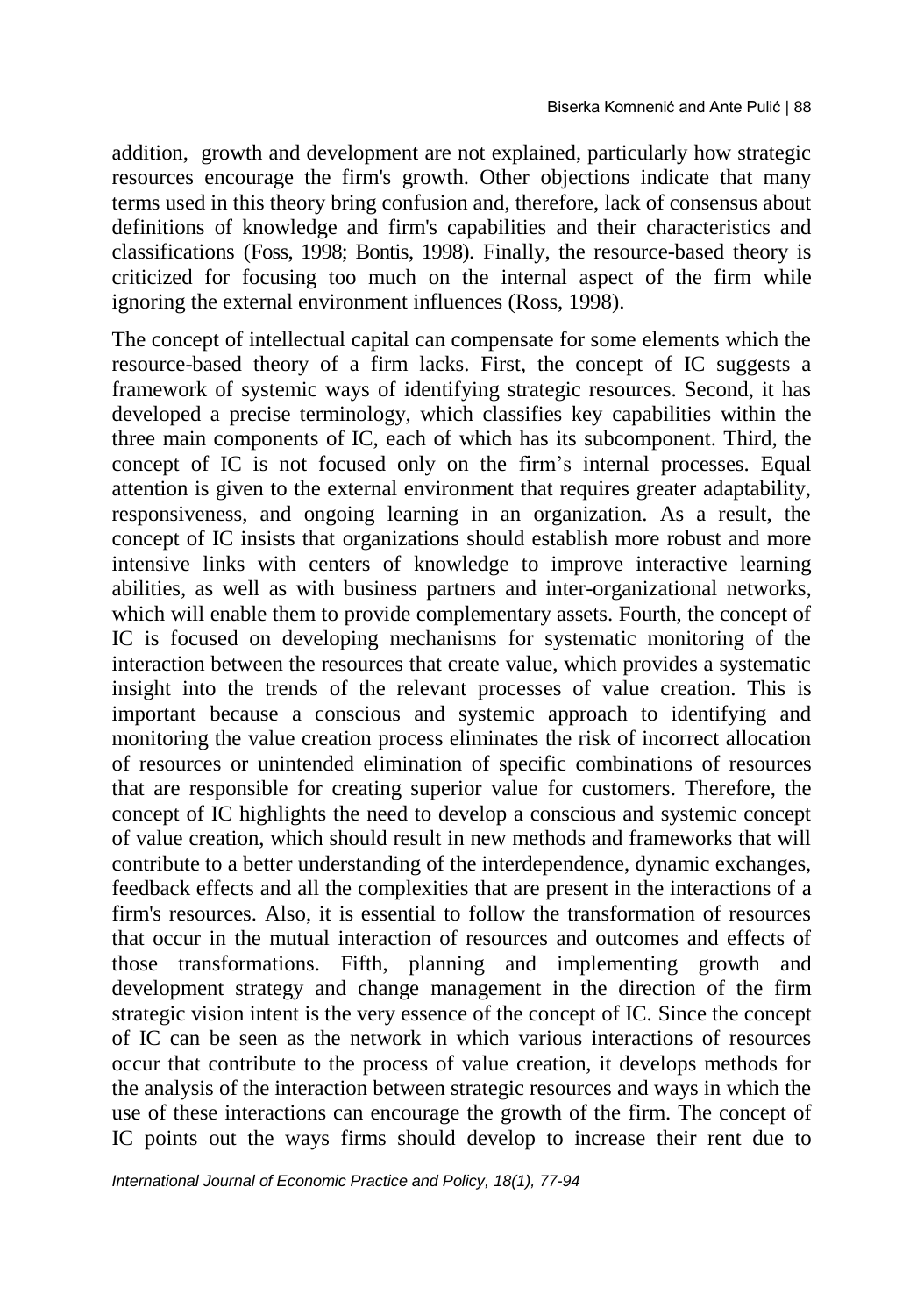synergy from the interaction of specific combinations of resources. Therefore, the formulation of ways of value creation itself represents a kind of strategic asset. It can be concluded that it is the main focus of the concept of intellectual capital. As far as strengthening the firm's competitive advantage is concerned, firms' ways and value creation processes are very difficult for competitors to imitate. This is in line with the assumption about the ambiguity of causal, which Derickx and Cool (1989) formulated as one of the factors that prevent competitors from imitating the strategic structure of the company and the matrix of its development because only the insiders may have access to it. Thanks to that, the outsiders cannot understand how the company built its intangible resources and how they contribute to creating value.

Specific capabilities of the firm to create and spread knowledge stems from several factors: a capability that organizations have in the creation and transfer of tacit knowledge; organizational principles based on which individual and functional expertise are structured, coordinated and reported; and the nature of the organization itself as a social-economic entity. The resource-based theory of the firm, knowledge-based theory of the firm and the concept of core and dynamic capabilities see the organization as a system of knowledge and key capabilities but do not provide a comprehensive explanation and description of this system, nor the specific mechanisms for his management. It is not enough that the firm possesses knowledge, skills, competencies, routines, processes, relationships, intellectual property, and technology. It is also necessary that firms have the ability to connect those resources in a productive and unique way into a function of value creation, which in the context of IC represent the ability to transform one resource into another. The deeper meaning of the concept of IC is the change in the behavior of people. The concept of IC introduces a new common corporate language, conveying a sense of strategy and across the entire organizational structure and providing a whole new set of values about what is good and what is bad for a firm's management. It also provides guidelines about how to create value and wealth in the new economic environment intensively based on knowledge. Since the focus of the IC perspective is on the articulation and management of the value creation process, implications of this perspective for the strategic theory of the firm is the shift of its focus from the traditionally dominant theme of developing ways of value appropriation to aiming at the process of value creation.

### **4. CONCLUSION**

It can be concluded that the IC concept sees a firm's critical capabilities as strategically valuable tangible and intangible resources that enable the firm to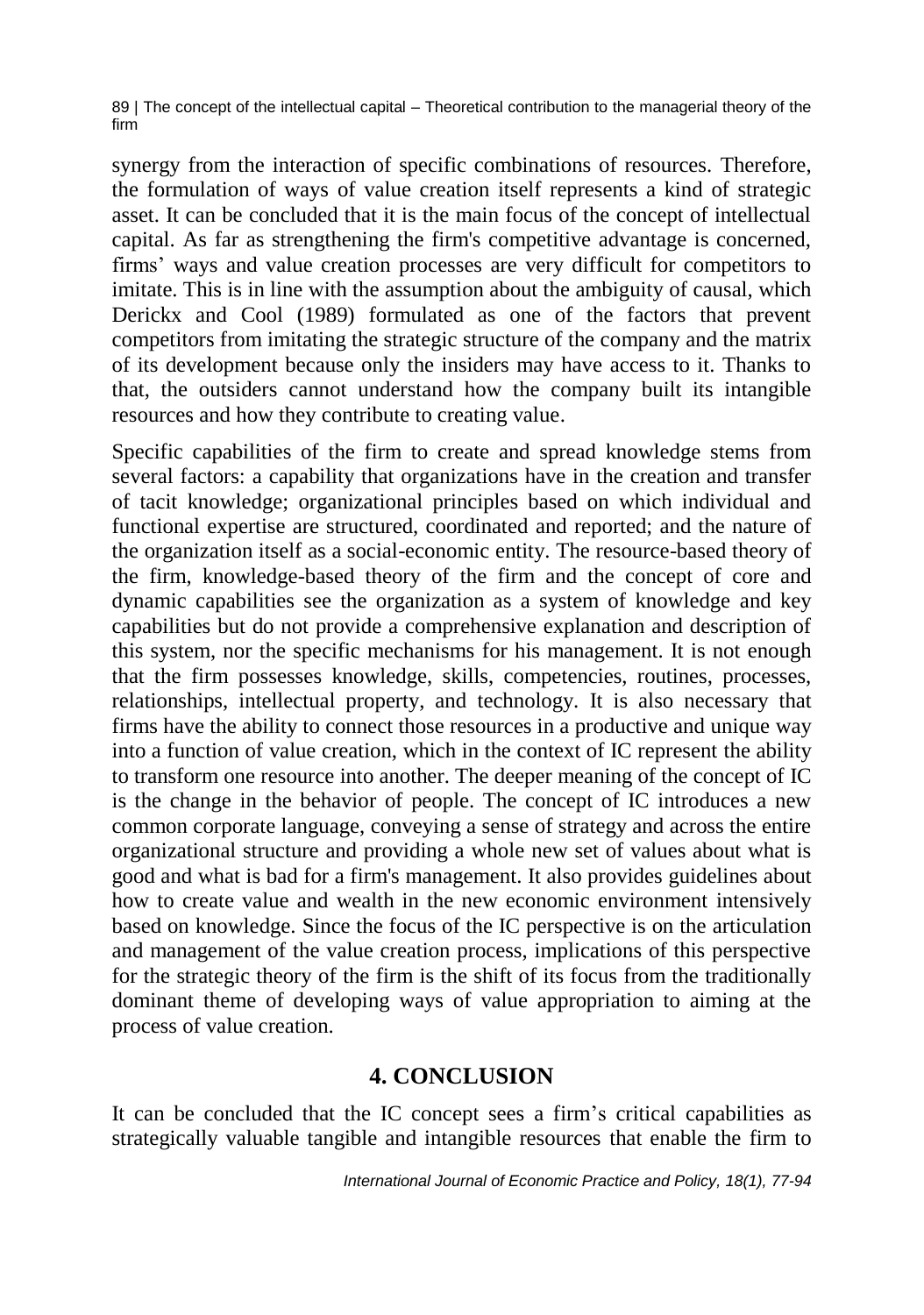achieve strategic differentiation and competitive advantage. This concept expands and elaborates on a strategic and operative understanding of a firm's key capabilities by explaining them in detail through defined indicators (for each key capability within basic components of intellectual capital).

Defining the intellectual capital and its taxonomy, strategic and operative management of intellectual capital and assessment of its key components constitute a homogenous theoretical unity that reflects a holistic approach in creating the firm's value.

The basic theoretical contribution of the IC concept is the following: IC concept represents a detailed explanation of the concept of key capabilities and strategic resources as the focus of interest of resource-based theory of the firm and knowledge-based theory of the firm. This concept proposes an appropriate mental model of a firm that aligns with the emergence of a society and economy based on knowledge. It also provides the basis for generating information necessary for making strategic and operative decisions concerning the firm's key capabilities. The intellectual capital concept provides multiple perspectives that explain the development, measurement, and management of the firm's key capabilities. This concept points out that it is possible for a firm's management to precisely define and select appropriate key capabilities that would stimulate and support achievement in a firm's strategic objectives. Since the models of identification of key capabilities, frameworks for their classification and indicators for their measurement were developed as part of the IC concept, these approach to key capabilities improves the basis for a useful and consistent taxonomy of key capabilities. The main objective of the IC concept is to provide firms with guidelines on how to develop their key capabilities represented in their intellectual capital. The guidelines also explain how to measure their contribution and manage their growth, and find the best and most productive way to create value, considering specific qualities of their key capabilities and effects that arise from their interactions.

Concerning research on the IC concept, it has given many high-quality theoretic and empiric studies that have contributed to the general IC concept progress. However, the current development of the IC concept depends on further progress of research to pursue practical, efficient, applicable and sustainable methods of IC measurement and management. The development of better, filtered, multidimensional tools should facilitate higher practical applicability of IC measurement and management methods. So far, practical exploitation of the IC concept confirms that it is possible for a firm to define and select factors critical to the process of value creation and to understand their interactions which represent a way of value creation. This approach has concrete economic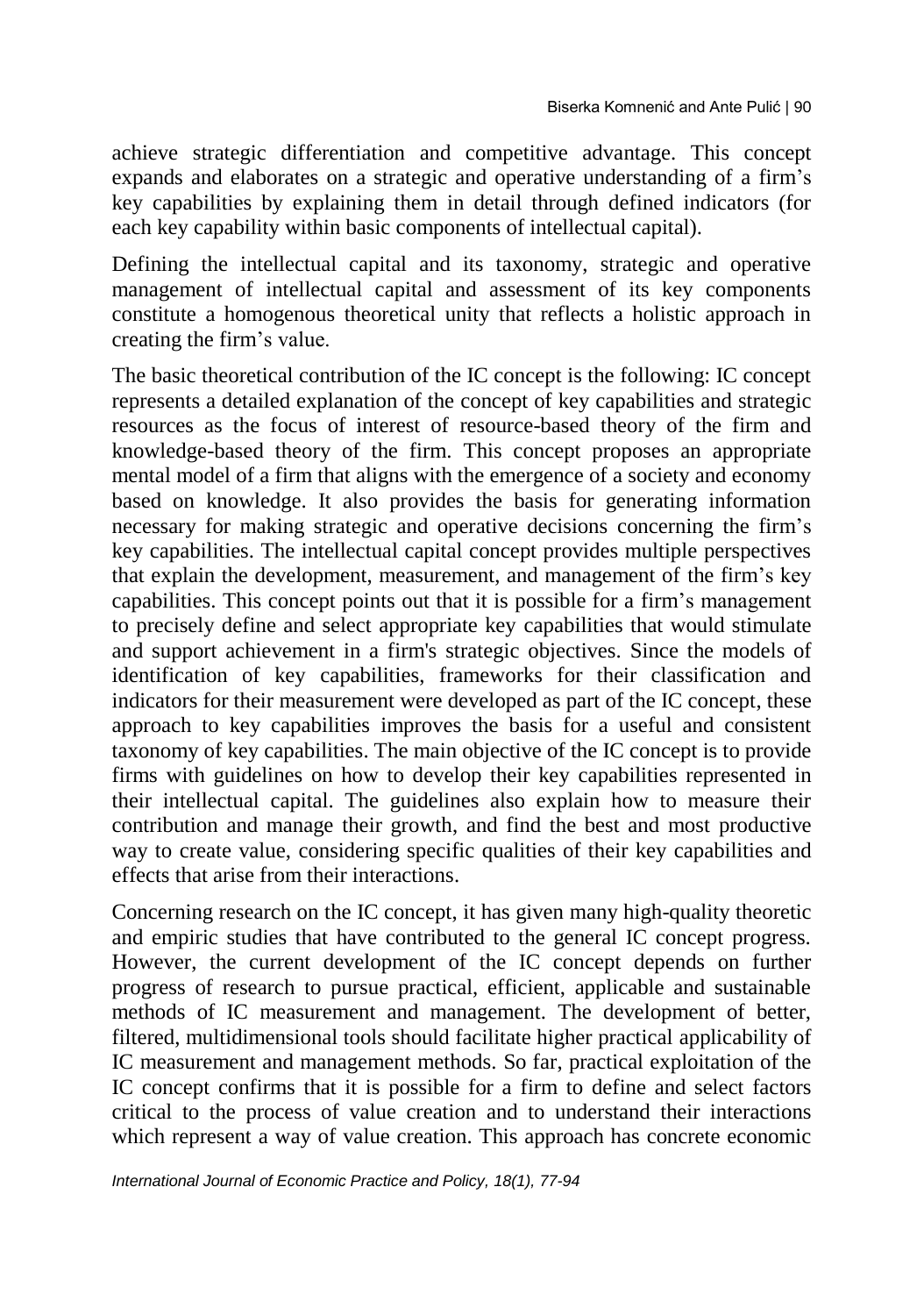advantages for the firm, which is proven by numerous empiric researches showing the effects of the intellectual capital management, measurement and reporting process on the increase of company's productivity, rentability, added value and profit.

#### **REFERENCES**

- Amit, R., & Schoemaker, P. (1993). Strategic assets and organizational rents. *Strategic Management Journal*, 14, 33-47.
- Argyris, C., & Schon, D. (1978). *Organizational learning: A theory of action perspective.* Reading, MA: Addison-Wesley.
- Barney, J. (1991). Firm Resources and Sustained Competitive Advantage. *Journal of Management* , 17, 99-120.
- Bontis, N. (1998). Managing organizational knowledge by diagnosing intellectual capital: framing and advancing the state of field. *The international Journal of Technology Management*, 18, 433-462.
- Cohen, M. D., Burkhart, R., Dosi, G., Egidi, M., Marengo, L., Warglien, M., & Winter, S. (1996). Routines and Other Recurring Action Patterns of Organization: Contemporary Research Issues. *Industrial and Corporate Change, 5*(3), 653-699.
- Cool, K. O., & Schendel, D. (1988). Performance differences among strategic group members. *Strategic Management Journal*, *9*(3), 207-23.
- Cyert, Richard M., & March J. G. (1964). *A Behavioral Theory of the Firm.* Englewood Cliffs, NJ: Prentice-Hall.
- Dierickx, I., & Cool, K. (1989). Asset Stock Accumulation and Sustainability of Competitive Advantage. *Management Science*, *35*(2), 1504-1511.
- Dutton, J. M. (1984). Treating Progress Functions as a Managerial Opportunity. *The Academy of Management Review*, *9*(2), 235–247.
- Foss, N. J., Knudsen, C., & Montgomery, C. A. (1995). An exploration of common ground: Integrating evolutionary and strategic theories of the firm. In *Resource-based and evolutionary theories of the firm: Towards a synthesis* (pp. 1-17). Springer, Boston, MA.
- Foss, N. J. (1998). The resource-based perspective: an assessment and diagnosis of problems. *Scandinavian Journal of Management, 14*(3), 133-49.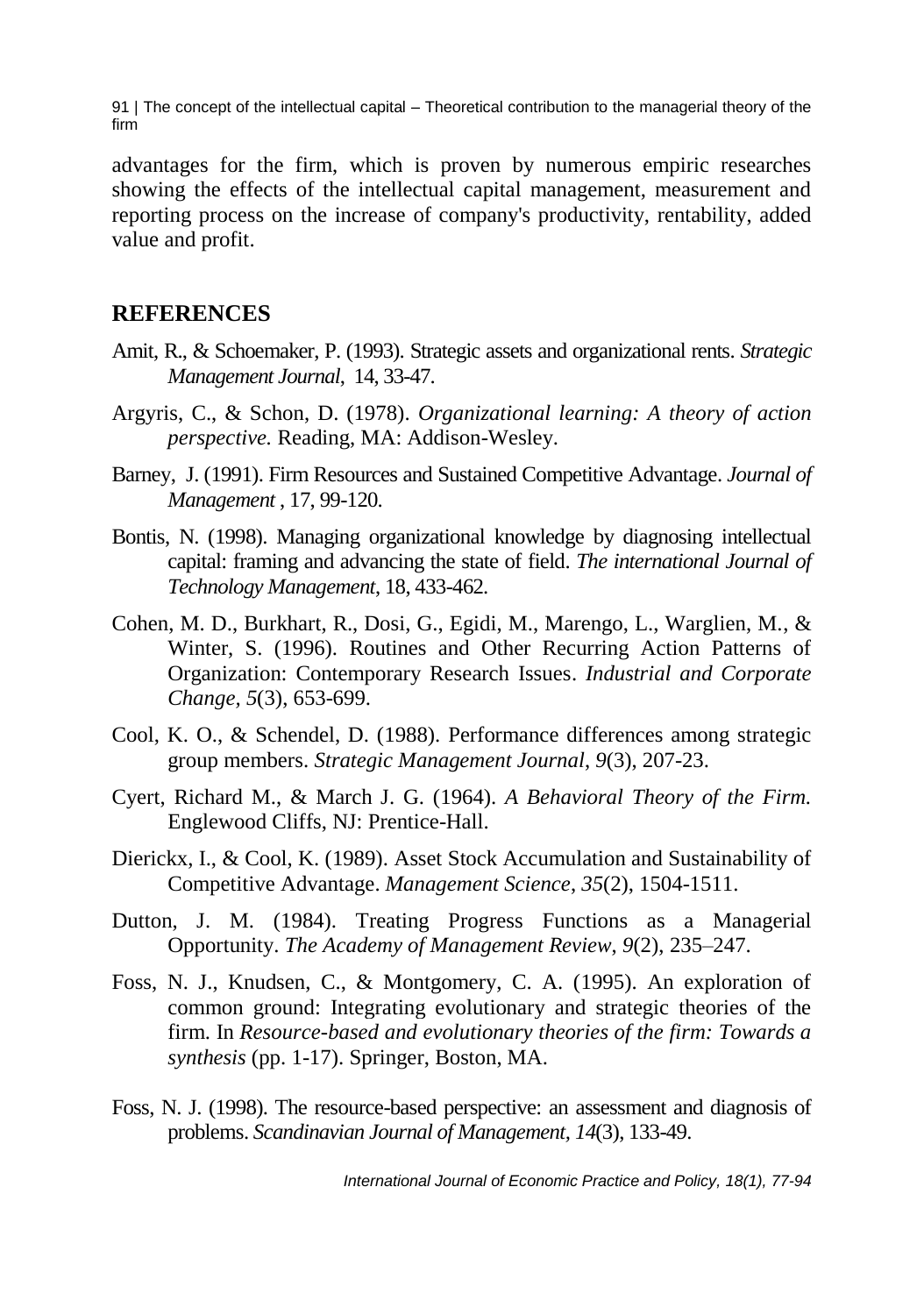- Grant, R. M. (1991). The resource-based theory of competitive advantage: implications for strategy formulation. *California Management Review*, *33*(3), 114-135.
- Grant, R. M. (1996). Prospering in dynamically competitive environments: Organizational capability as knowledge integration. *Organization Science*, *7*(4), 375-387.
- Hamel, G., & Heene, A. (1994). *Competence-based Competition.* Chichester: John Wiley.
- Hamel, G., & Prahalad, C. K. (1994). *Competing for the Future*. Harvard, MA: Harvard Business School Press.
- Hatten, K. J., & Hatten, M. L. (1987). Strategic groups, assymetrical mobility barriers and contestability. *Strategic management journal*, *8*(1), 35 – 50.
- Hayek, F. A. (1945). The use of knowledge in society. *The American economic review*, *35*(4), 519-530.
- Komnenic, B., Tomic, R., & Pokrajcic, D. (2011). Intellectual capital as a valuable driver of corporate performance: Empirical research on the banking sector in Serbia. *International Journal of Arts & Sciences*, *4*(9), 283.
- Mahoney, J. T., & Pandian, J. R. (1992). The Resource-Based View Within the Conversation of Strategic Management. *Strategic Management Journal, 15*(5), 363–380.
- Ungerer, M., & Uys, K. (2005). A theoretical model for developing core capabilities from an intellectual capital perspective (Part 2). *SA Journal of Industrial Psychology*, *31*(2), 7-13.
- Montgomery, C. A. (1995) *Resource-Based and Evolutionary Theories of the Firm*. Boston: Kluwer.
- Mouritsen, J., Bukh, P. N., Larsen, H. T., & Johansen, M. R. (2002). Developing and managing knowledge through intellectual capital. *Journal of Intellectual Capital*, *3*(1), 10-29.
- Nelson, R. R. (1991). Why Do Firms Differ, and How Does It Matter? *Strategic Management Journal*, *12*(2), 61-74.
- Nelson, R. R., & Winter, S. G. (1982). *An Evolutionary Theory of Economic Change*. Cambridge, MA: Belknap Press.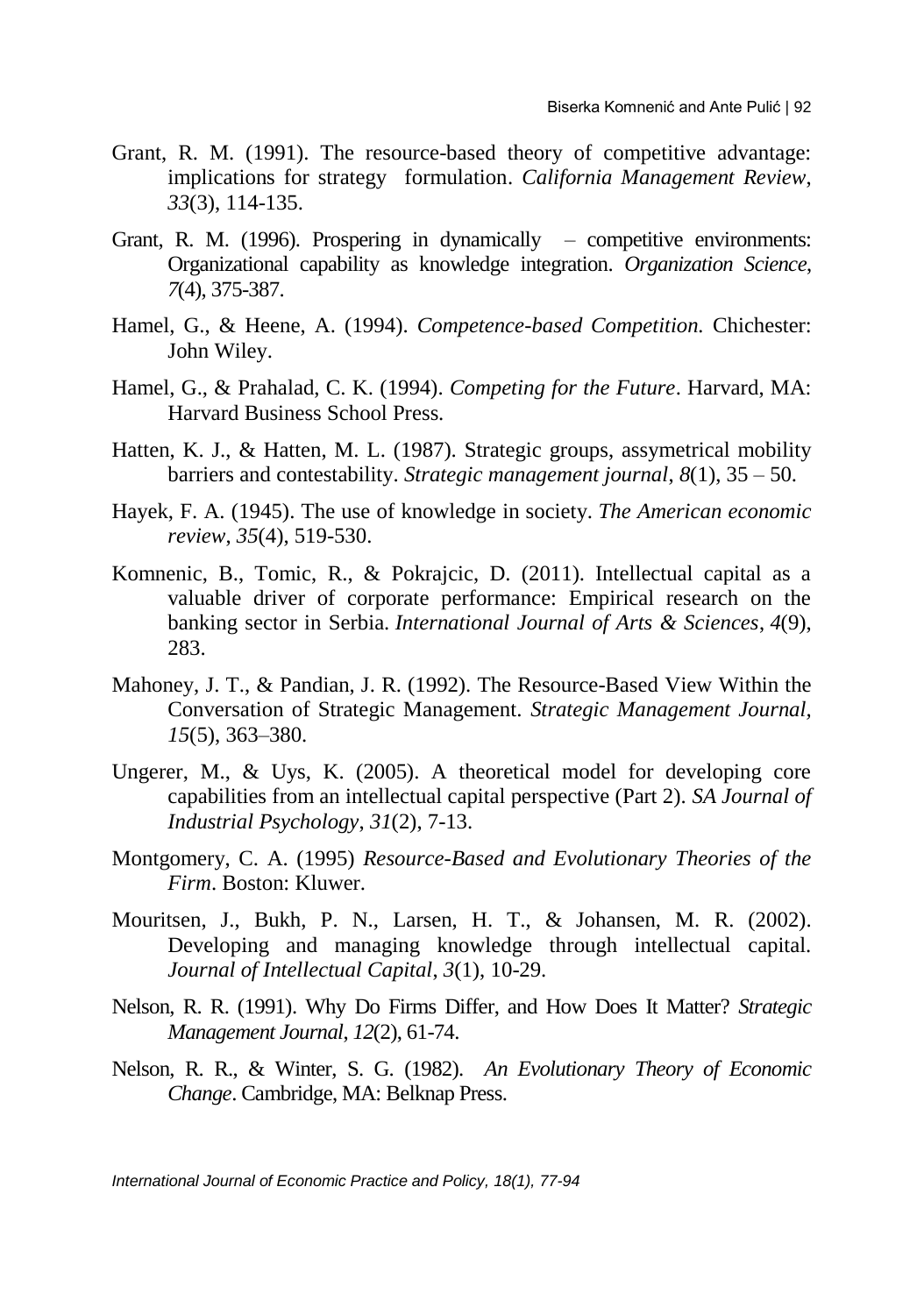- Nonaka, I., & Takeuchi, H. (1995). *The Knowledge-creating Company*. Oxford: Oxford University Press.
- Oster, S. (1982). Intra industry structure and the ease of strategic change. *Review of economics and statistics*, *64*(2).
- Penrose, E. T. (1959). *The Theory of Growth of the Firm*. Oxford: Basil Blackwell.
- Porter, M. E. (1991). Towards a Dynamic Theory of Strategy. *Strategic Management Journal*, 12, 95-117.
- Porter, M. E. (1985). *Competitive Advantage: Creating and Sustaining Superior Performance.* New York, NY: Free Press..
- Roos, G., & Roos, J. (1997). Measuring your company's intellectual performance. *Long Range Planning*, *30*(3), 413-426.
- Ross, J. (1998). Exploring the Concept of Intellectual Capital. *Long Range Planning*, *32*(1), 150-154.
- Rubin, P. H. (1973). The expansion of firms. *Journal of Political Economy*, *81*(4), 936-949.
- Rumelt, R. P. (1984). Towards a strategic theory of the firm. In Lamb, R. B. (Eds), *Competitive Strategic Management* (pp. 56-70). Englewood Cliffs, NJ : Prentice-Hall.
- Senge, P. M. (1990). *The Fifth Discipline – The Art and Practice of the Learning Organization*. New York, NY: McGraw-Hill.
- Schumpeter, J. A. (1951). *The Theory of Economic Development*. Cambridge, MA: Harvard University Press.
- Simon, H. A. (1991). Bounded rationality and organizational learning. *Organization Science*, *2*(1), 125-134.
- Stacey, R. A. (1992). *Managing the unknowable: Strategic boundaries between order and chaos in organisation.* San Francisco: Jossey-Bass.
- Teece, D. J., & Pisano, G. (1994). The dynamic capabilities of firms: an introduction. *Industrial and Corporate Change, 3*(3), 537-556.
- Von Krogh., & Grand, S. (2002). From Economic Theory toward a Knowledge-Based Theory of the Firm. In Choo, W., & Bontis, N. (Eds.). *The Strategic Management of Intellectual Capital and Organizational Knowledge*. Oxford: Oxford University Press.